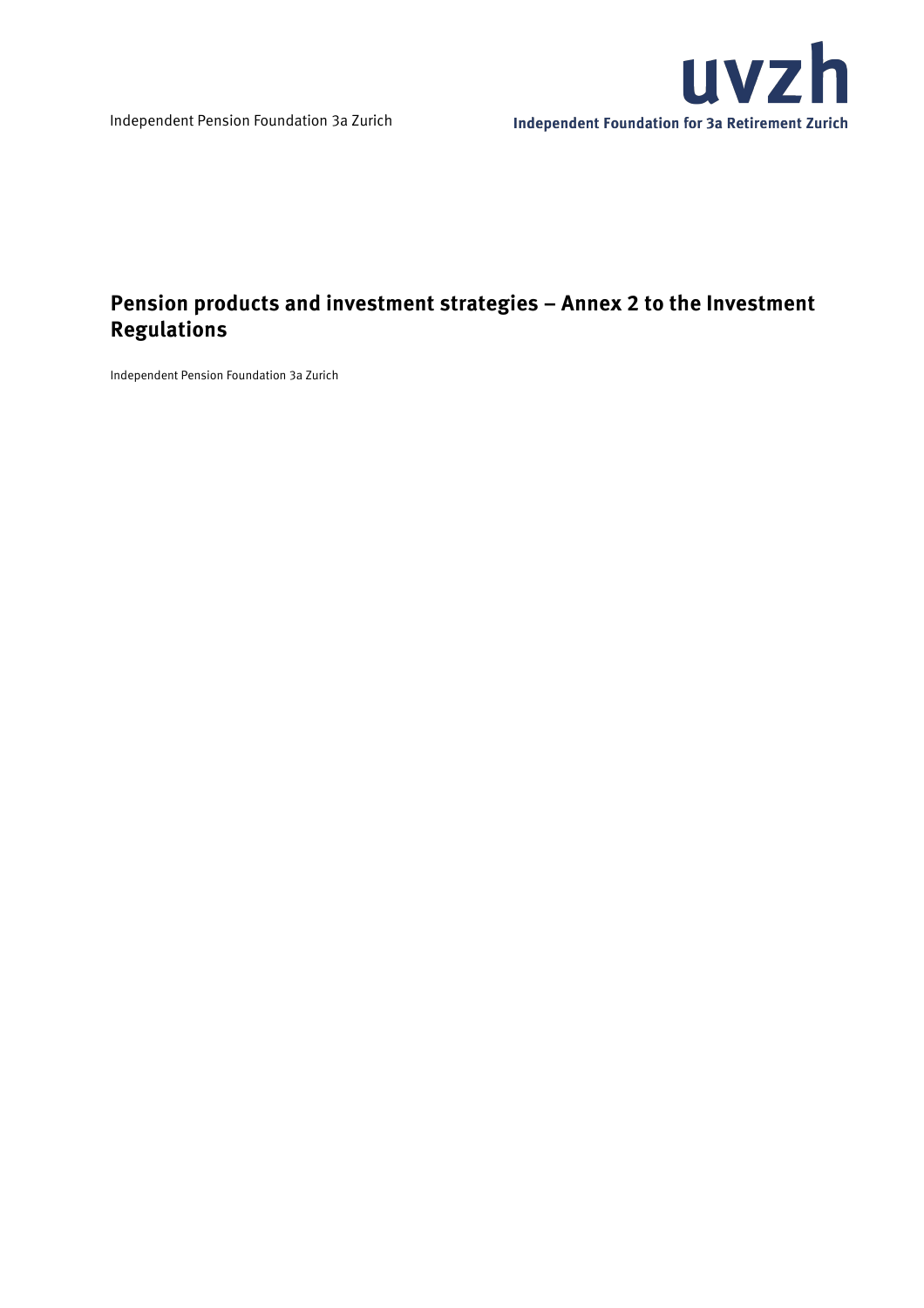## **Table of contents**

- 1. Target values and margins of available pension products
- 2. Product categories
	- 2.1. Product category "Execution only"
	- 2.2. Product category "Advisory"
		- 2.2.1. Implementation of investment proposals with active client consent
		- 2.2.2. Implementation of investment proposals with passive client consent
	- 2.3. Product category "Asset Management Mandate"
		- 2.3.1. Management by the Foundation
			- 2.3.1.1. Strategies of Swiss Life Select (Sorglos 3a)
			- 2.3.1.2. Other strategies
		- 2.3.2. Management by asset manager
			- 2.3.2.1. Fortuna Investments AG
			- 2.3.2.2. Other asset managers
- 3. Validity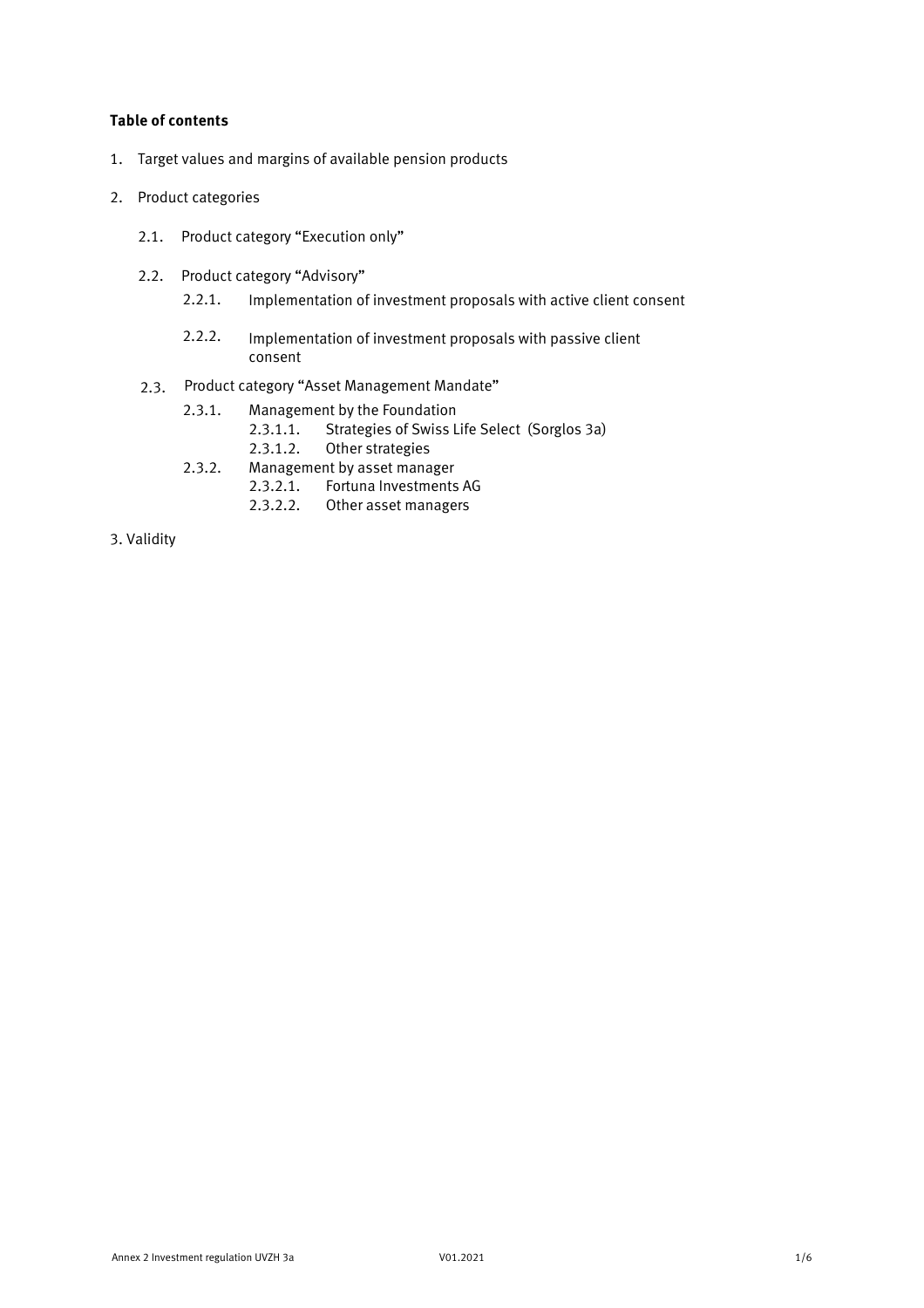## **1. Target values and margins of available pension products**

Insofar as no alternative regulations are expressly stipulated in the benefits agreement, the following margins and/or target values apply to the available pension products and strategies. Compliance with the margins shall be monitored by the foundation on a regular basis.

| Investment category     | Min. | Max. |
|-------------------------|------|------|
| Real estate             | 0%   | 30%  |
| Alternative investments | 0%   | 15%  |
| (commodities, hedge     |      |      |
| funds, private equity)  |      |      |
| Foreign currencies      | ሰ%   | 30%  |

## **2. Product categories**

## **2.1. Product category "Execution only"**

Only investment foundation claims and/or shares of BVG-compliant investment funds as per Annex 1 (1) of the Investment Regulations are used, which is why only the equity component laid down in the prospectus is referenced here.

| Investment category                                               | Conservative/risk level 2 | Balanced/risk level 3 |
|-------------------------------------------------------------------|---------------------------|-----------------------|
| Investment foundation<br>claims/BVG-compliant<br>investment funds | $0 - 35%$                 | $0 - 50%$             |
|                                                                   |                           |                       |
| Investment category                                               | Dynamic/risk level 4      | Growth/risk level 5   |
|                                                                   |                           |                       |
| Investment foundation<br>claims/BVG-compliant<br>investment funds | $0 - 70%$                 | $0 - 100%$            |

## **2.2. Product category "Advisory"**

### **2.2.1. Implementation of investment proposals with active client consent**

Only investment foundation claims and/or shares of BVG-compliant investment funds as per Annex 1 (1) of the Investment Regulations are used, which is why only the equity component laid down in the prospectus is referenced here.

#### **Helvetia fund account 3a**

| Investment category                                               | Conservative    | Defensive |
|-------------------------------------------------------------------|-----------------|-----------|
| Investment foundation<br>claims/BVG-compliant<br>investment funds | 0%              | $0 - 35%$ |
| Investment category                                               | <b>Balanced</b> | Growth    |

| Investment foundation | $0 - 50\%$ | $0 - 100\%$ |
|-----------------------|------------|-------------|
| claims/BVG-compliant  |            |             |
| investment funds      |            |             |

#### **Others**

| Investment category                           | Conservative/risk level 2 | Balanced/risk level 3 |
|-----------------------------------------------|---------------------------|-----------------------|
| Investment foundation<br>claims/BVG-compliant | $0 - 35%$                 | $0 - 50\%$            |
| investment funds                              |                           |                       |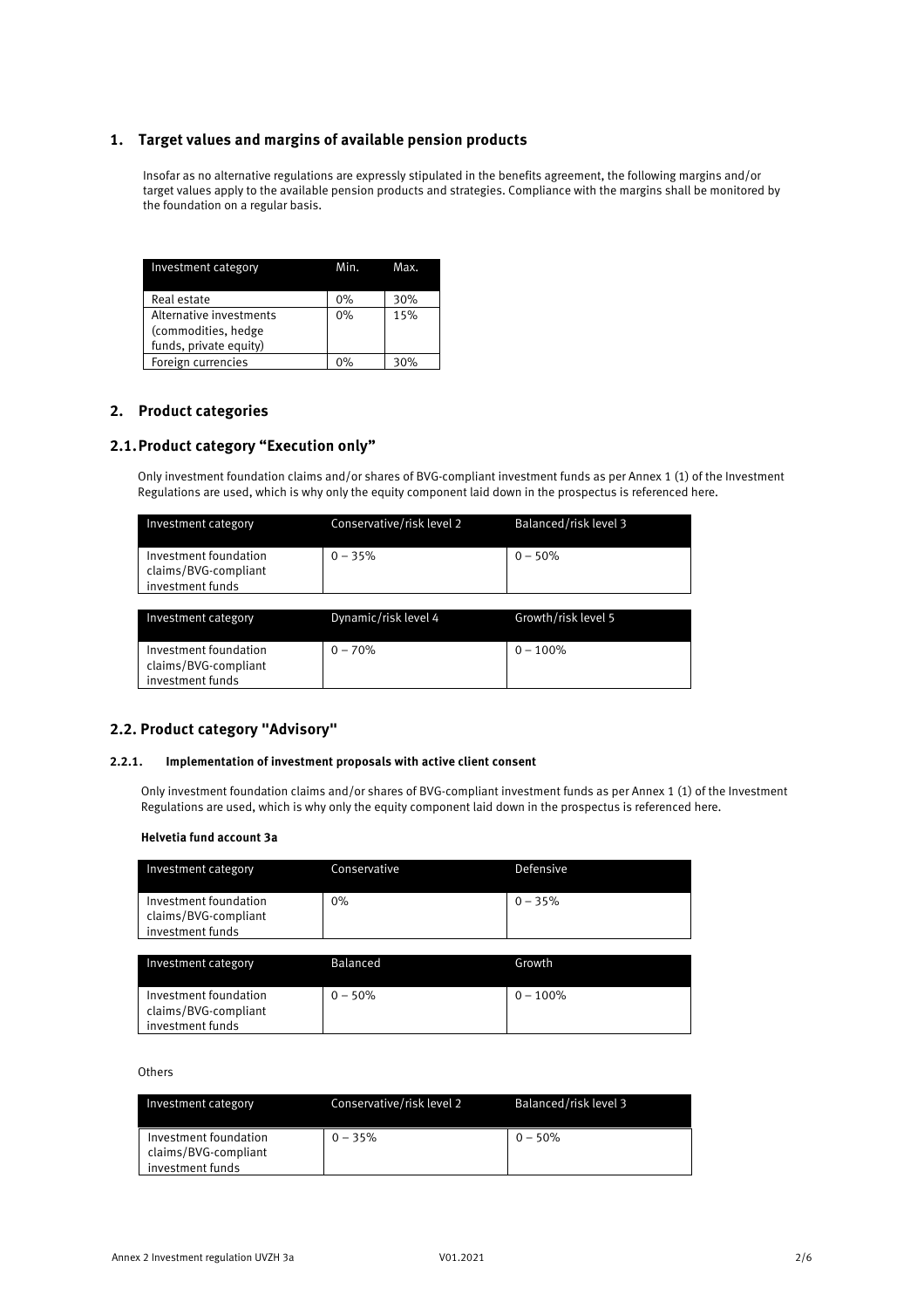| Investment category                                               | Dynamic/risk level 4 | Growth/risk level 5 |
|-------------------------------------------------------------------|----------------------|---------------------|
| Investment foundation<br>claims/BVG-compliant<br>investment funds | $0 - 70%$            | $0 - 100\%$         |

## **2.2.2. Implementation of investment proposals with passive client consent**

Only investment foundation claims and/or shares of BVG-compliant investment funds as per Annex 1 (1) of the Investment Regulations are used, which is why only the equity component laid down in the prospectus is referenced here.

| Investment category                                               | Conservative/risk level 2                | Balanced/risk level 3                     |
|-------------------------------------------------------------------|------------------------------------------|-------------------------------------------|
| Investment foundation<br>claims/BVG-compliant<br>investment funds | $0 - 35%$<br><b>Strategic: 15% - 35%</b> | $0 - 50\%$<br><b>Strategic: 30% - 50%</b> |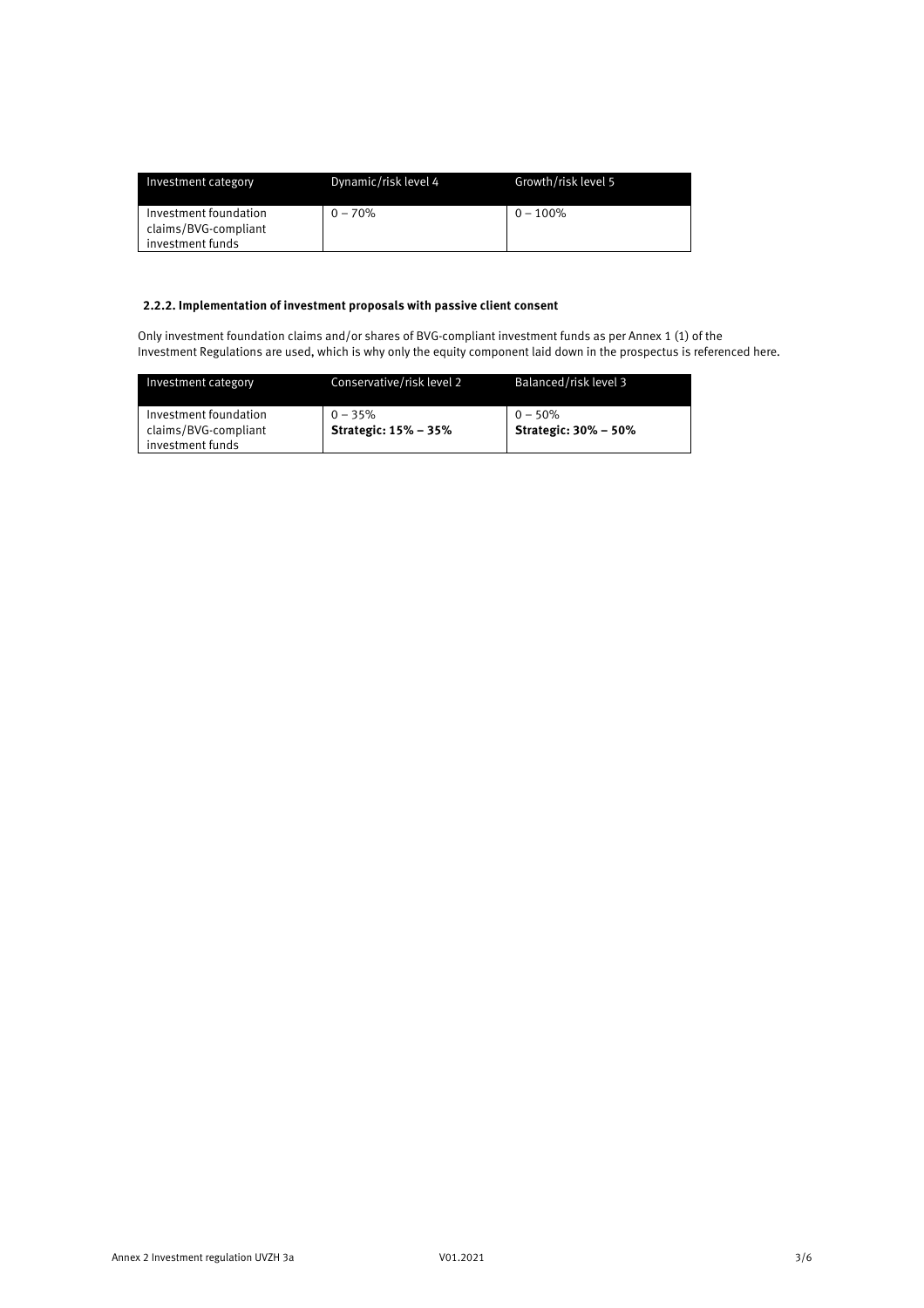## **2.3. Product category "Asset Management Mandate"**

#### **2.3.1. Management by the Foundation**

#### **2.3.1.1. Strategies of Swiss Life Select (Sorglos 3a)**

Investment foundation claims and shares of BVG-compliant investment funds as per Annex 1 (1) of the Investment Regulations and shares of ETF and passive index funds as per Annex 1 (2) of the Investment Regulations are used, whereby the equity component, in the total of all investments used, must be within the following bandwidths.

| Investment category                                                                          | Defensive                                | Balanced                                 | Growth                                   | Dvnamic                                   | Equity                                             |
|----------------------------------------------------------------------------------------------|------------------------------------------|------------------------------------------|------------------------------------------|-------------------------------------------|----------------------------------------------------|
| Investment foundation<br>claims/BVG-compliant<br>investment funds and<br>passive index funds | Tactical:<br>$0 - 20%$<br>Strategic: 15% | Tactical:<br>$0 - 35%$<br>Strategic: 30% | Tactical:<br>$0 - 50%$<br>Strategic: 45% | Tactical:<br>$0 - 90\%$<br>Strategic: 75% | Tactical:<br>$0 - 100\%$<br><b>Strategic: 100%</b> |

#### **2.3.1.2. All other strategies with management by the Foundation**

Only investment foundation claims and/or shares of BVG-compliant investment funds as per Annex 1 (1) of the Investment Regulations are used, which is why only the equity component laid down in the prospectus is referenced here.

The proportion of the investment portfolio held in foreign currencies is no more than 30% for the "Income", "Conservative" and "Balanced" strategies and no more than 50% for the "Dynamic" and "Growth" strategies. Alternative investments are limited to a weighting of 20% under the "Growth" strategy and 15% under all other strategies.

The margins of the tactical and/or strategic equity share can be defined differently in the benefits agreement. However, differences must not exceed or fall below the following tactical margins for the equity shares.

| Investment category  | Income       | Conservative | Balanced     | Dynamic       | Growth       |
|----------------------|--------------|--------------|--------------|---------------|--------------|
|                      | risk level 1 | risk level 2 | risk level 3 | risk level 4  | risk level 5 |
|                      |              |              |              |               |              |
| Share of equity      | Tactical:    | Tactical:    | Tactical:    | Tactical:     | Tactical:    |
|                      | 0%           | $0\% - 35\%$ | 20%-50%      | 25% - 70%     | 50% - 100%   |
|                      | Strategic:   | Strategic:   | Strategic:   | Strategic:    | Strategic:   |
|                      | 0%           | 15% - 30%    | 25% - 40%    | $35\% - 65\%$ | 65% - 100%   |
| Share of foreign     | max. 30%     | max. 30%     | max. 30%     | max. 50%      | max. 50%     |
| currencies           |              |              |              |               |              |
| Share of alternative | max. 15%     | max. 15%     | max. 15%     | max. 15%      | max. 20%     |
| investments          |              |              |              |               |              |

#### **2.3.2. Management by asset manager**

#### **2.3.2.1. Fortuna Investments AG**

**FORTUNA WEALTH** 

| FORIUNA WEALIH<br><b>SELECT</b> |                                                                                                                             |      |                  |      |
|---------------------------------|-----------------------------------------------------------------------------------------------------------------------------|------|------------------|------|
| Margins                         | <b>BVG restrictions</b>                                                                                                     |      | <b>Strategic</b> |      |
|                                 |                                                                                                                             | Min  | <b>Target</b>    | Max  |
| 1. Liquidity                    |                                                                                                                             | 22.0 | 30.0             | 38.0 |
| 2. Bonds                        | 10% per debtor                                                                                                              | 0.0  | 7.0              | 21.0 |
| 3. Shares                       | 5% per investment                                                                                                           | 42.0 | 56.0             | 70.0 |
| 4. Alternative<br>investments   | Only collective investments<br>without additional payment<br>obligations<br>Non-diversified investments<br>max. 5% per fund | 0.0  | 7.0              | 14.0 |
| 5. Real estate                  | max. 10% real estate abroad<br>Only collective investments<br>or listed investment<br>companies<br>with NAVs                | 0.0  | 0.0              | 14.0 |
| 6. Foreign currencies           |                                                                                                                             | 0.0  | 17.5             | 30.0 |
| <b>Total</b>                    |                                                                                                                             |      | 100.0            |      |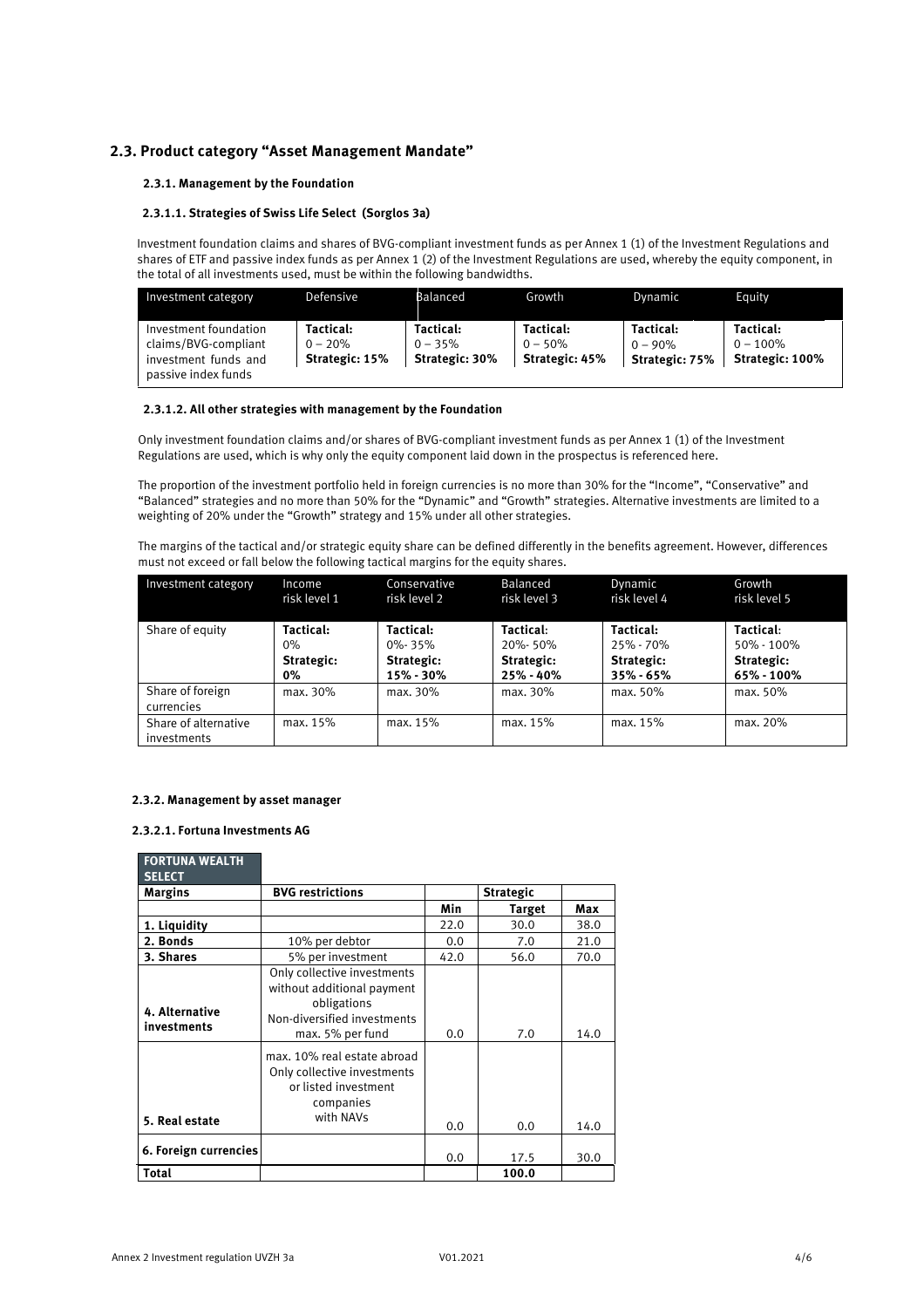#### **2.3.2.2. All other asset managers**

Only investment categories that are explicitly mentioned are permissible. The proportion of the investment portfolio held in foreign currencies is no more than 30% for the "Income", "Conservative" and "Balanced" strategies and no more than 50% for the "Dynamic" and "Growth" strategies. Alternative investments are limited to a weighting of 20% under the "Growth" strategy and 15% under all other strategies. Investment strategies may be covered by collective investments or, if permissible, by direct investments.

The margins of the tactical equity shares and the target strategic equity shares can be defined differently in the benefits agreement. However, differences must not exceed or fall below the following tactical margins for the equity shares.

| Income<br>risk level 1        |                                                                                                                             |      |                  |       |
|-------------------------------|-----------------------------------------------------------------------------------------------------------------------------|------|------------------|-------|
| <b>Margins</b>                | <b>BVG restrictions</b>                                                                                                     |      | <b>Strategic</b> |       |
|                               |                                                                                                                             | Min  | <b>Target</b>    | Max   |
| 1. Liquidity                  |                                                                                                                             | 0.0  | 5.0              | 55.0  |
| 2. Bonds                      | 10% per debtor                                                                                                              | 45.0 | 80.0             | 100.0 |
| 3. Shares                     | 5% per investment                                                                                                           | 0.0  | 0.0              | 0.0   |
| 4. Alternative<br>investments | Only collective investments<br>without additional payment<br>obligations<br>Non-diversified investments<br>max. 5% per fund | 0.0  | 5.0              | 15.0  |
| 5. Real estate                | max. 10% real estate abroad<br>Only collective investments<br>or listed investment<br>companies<br>with NAVs                | 0.0  | 10.0             | 30.0  |
| Total                         |                                                                                                                             |      | 100.0            |       |

| <b>Conservative</b><br>risk level 2 |                                                                                                                             |      |                  |      |
|-------------------------------------|-----------------------------------------------------------------------------------------------------------------------------|------|------------------|------|
| <b>Margins</b>                      | <b>BVG restrictions</b>                                                                                                     |      | <b>Strategic</b> |      |
|                                     |                                                                                                                             | Min  | <b>Target</b>    | Max  |
| 1. Liquidity                        |                                                                                                                             | 0.0  | 5.0              | 55.0 |
| 2. Bonds                            | 10% per debtor                                                                                                              | 45.0 | 55.0             | 85.0 |
| 3. Shares                           | 5% per investment                                                                                                           | 0.0  | 25.0             | 35.0 |
| 4. Alternative<br>investments       | Only collective investments<br>without additional payment<br>obligations<br>Non-diversified investments<br>max. 5% per fund | 0.0  | 5.0              | 15.0 |
| 5. Real estate                      | max. 10% real estate abroad<br>Only collective investments<br>or listed investment<br>companies<br>with NAVs                | 0.0  | 10.0             | 30.0 |
| Total                               |                                                                                                                             |      | 100.0            |      |